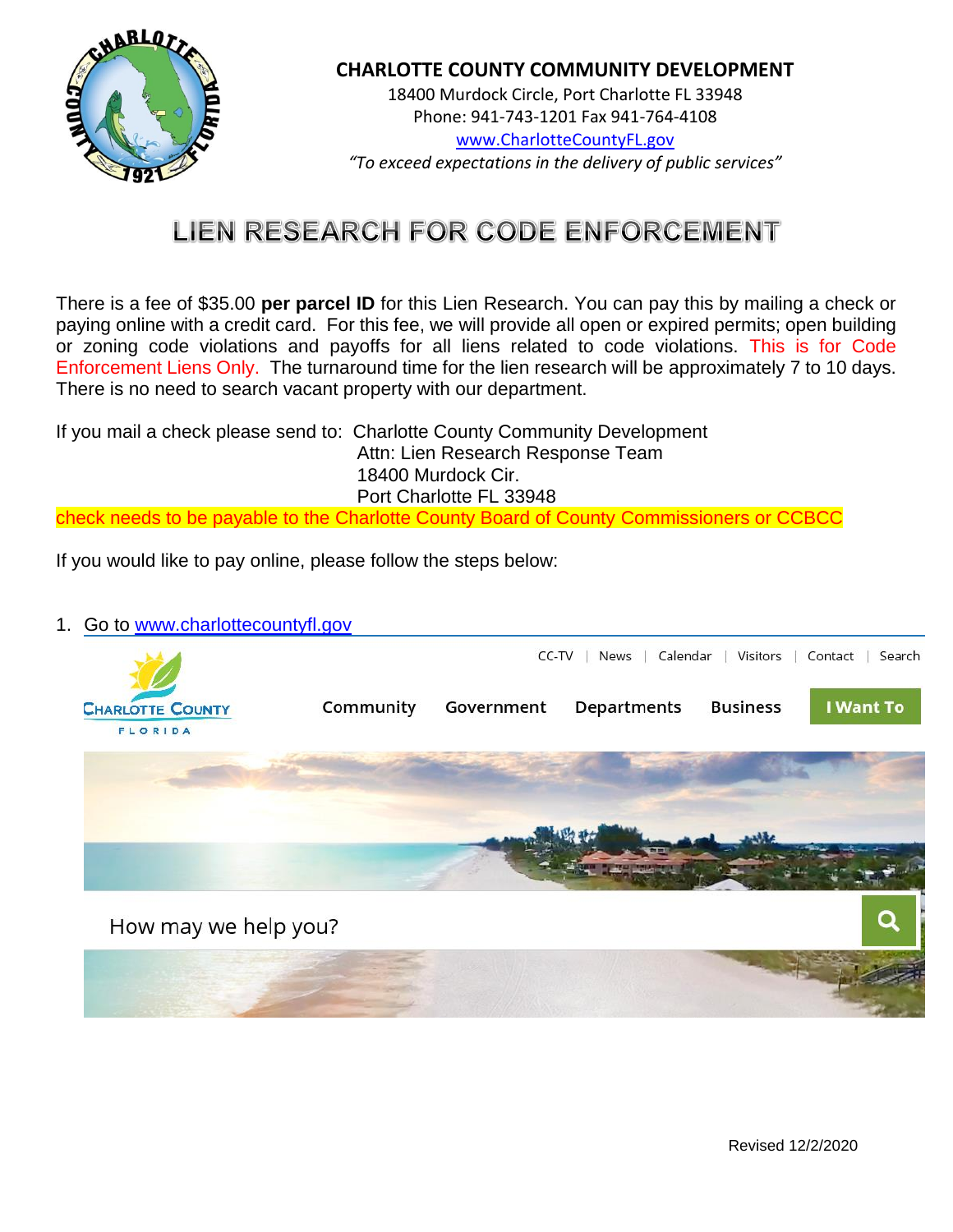

18400 Murdock Circle, Port Charlotte FL 33948 Phone: 941-743-1201 Fax 941-764-4108 [www.CharlotteCountyFL.gov](http://www.charlottecountyfl.gov/) *"To exceed expectations in the delivery of public services"*

2. Click on Departments and then click on Community Development.

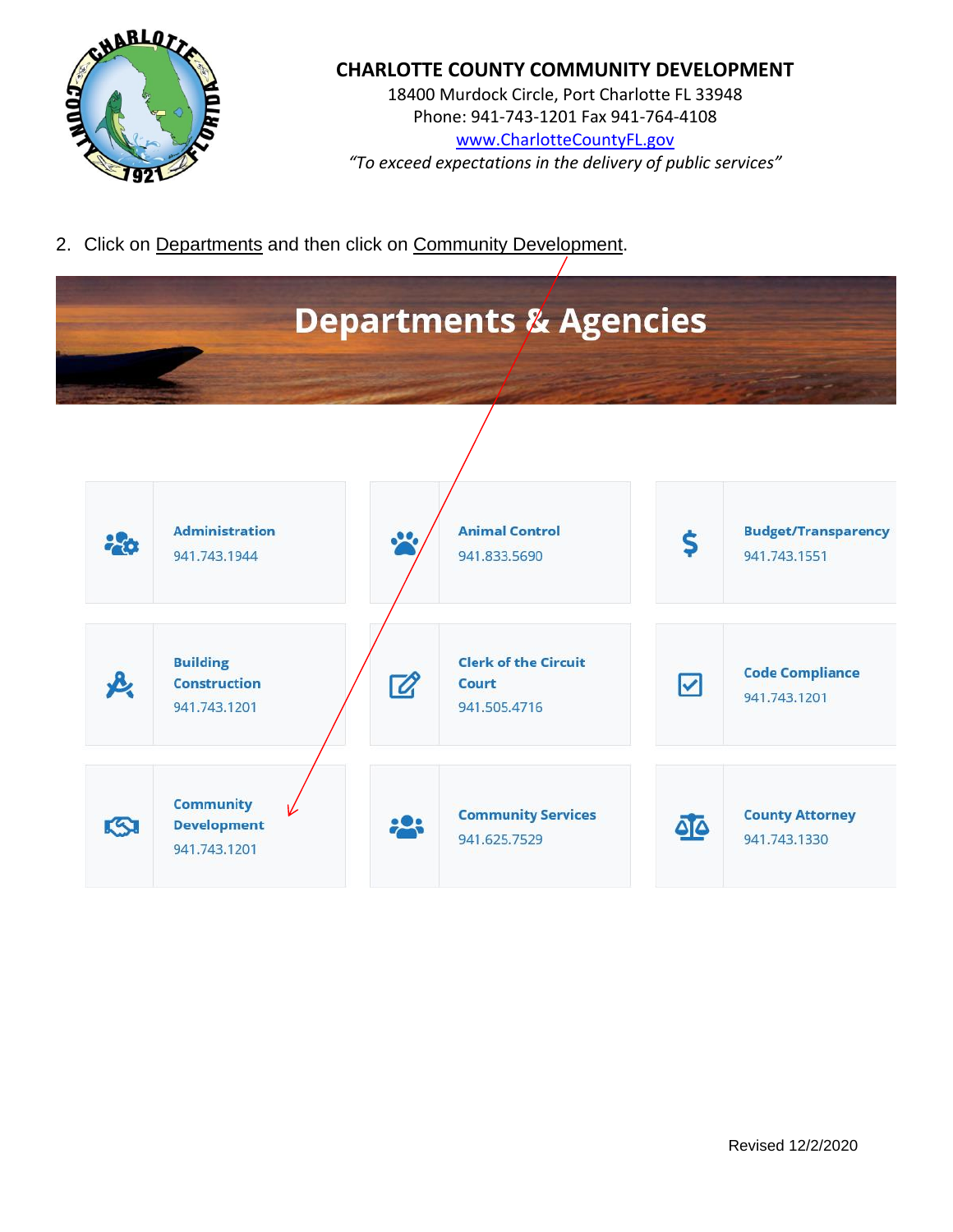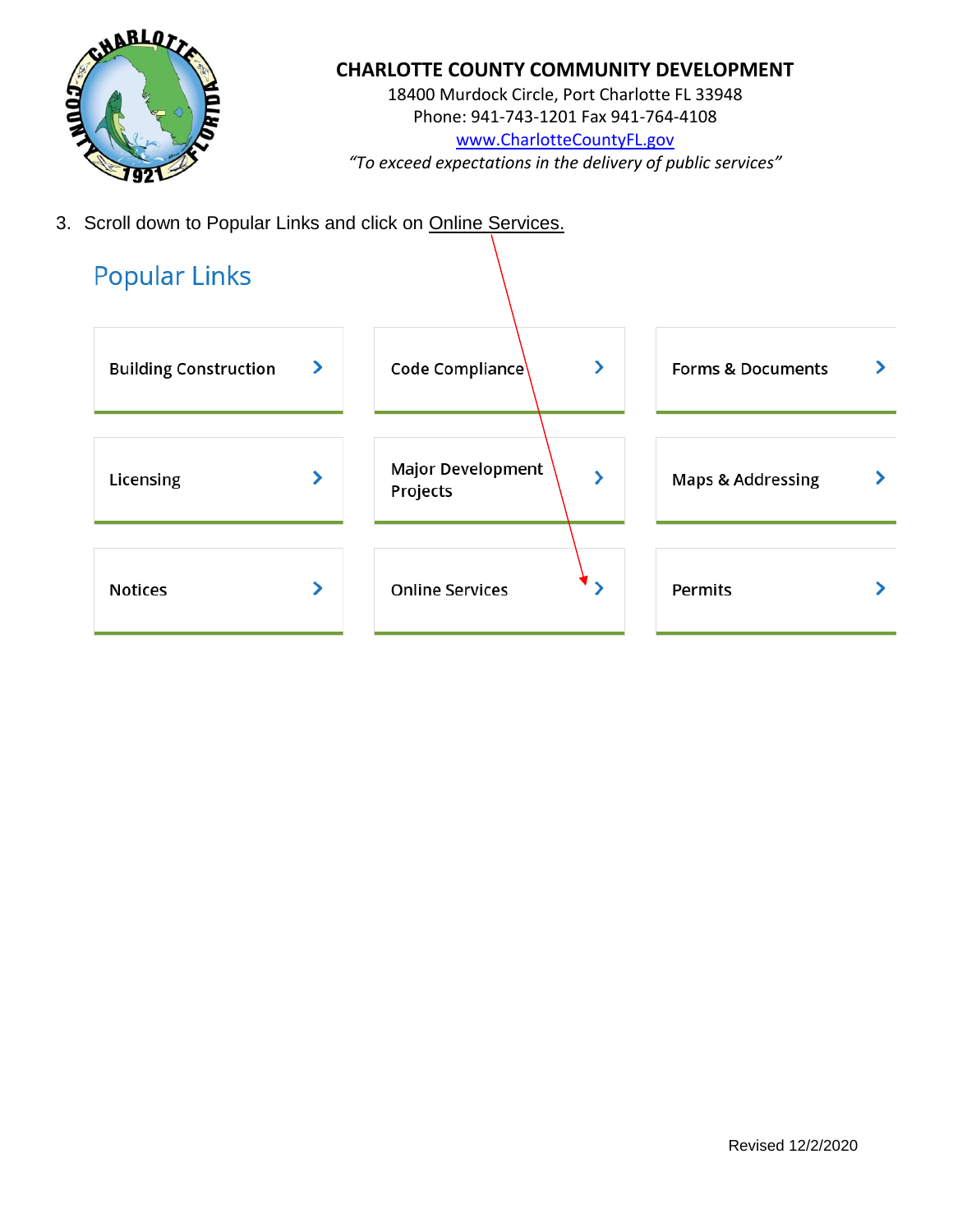

18400 Murdock Circle, Port Charlotte FL 33948 Phone: 941-743-1201 Fax 941-764-4108 [www.CharlotteCountyFL.gov](http://www.charlottecountyfl.gov/) *"To exceed expectations in the delivery of public services"*

**4.** Once you clicked Online Services you will see this. You will want to click on The Citizen Access Portal Link.

# **Online Services**

Home > Departments & Agencies > Community Development > Building Construction > Online Services

# **Citizen Access Portal**

Welcome to the Citizen Access Portal, the county's online permits, licenses, plans review & code violations system. To use the portal, select the link below:

Citizen Access Portal: secureapps.charlottecountyfl.gov/CitizenAccess

- . How to Register for a Citizen Access Portal Account (Contractors Only). Read the "How to Register" guide.
- . How to Research Permit & Inspection Information Online. Registration is not required to only search the database or to report code violations.

**Online Plans Review: Digital Plan Room**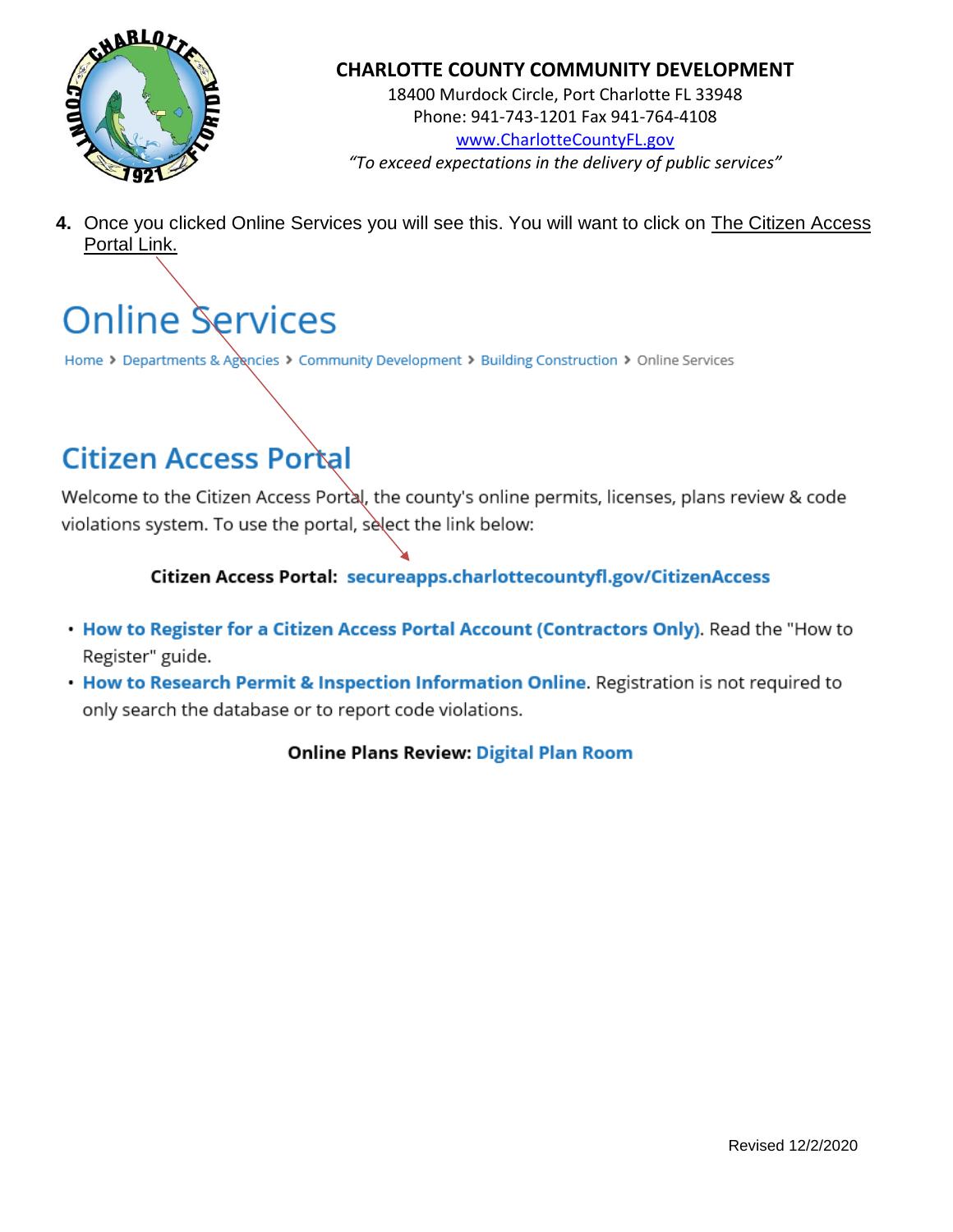

18400 Murdock Circle, Port Charlotte FL 33948 Phone: 941-743-1201 Fax 941-764-4108 [www.CharlotteCountyFL.gov](http://www.charlottecountyfl.gov/) *"To exceed expectations in the delivery of public services"*

5. Click on Report A Code Violation.

# **Welcome to Charlotte County Citizen Access**

We are pleased to offer our contractors, citizens, businesses and visitors access to the online permitting site. This site is available 24 hours a day, 7 days a week. If you wish to apply for a permit online, you will first need to register for an account and add your contractor license to that account.

To report a problem with a licensed contractor:

**Submit a Local License Complaint Submit a State License Complaint** 

If you experience any problems using this website, please contact Community Development at CCTechSupport@charlottecountyfl.gov

#### What would you like to do today?

## **Contractor Licensing**

**Search Licenses Search Cases and Records** 

# **Planning and Zoning**

**Apply for a Zoning/Planning Permit Search Applications Schedule an Inspection** 

### **Building**

**Search Permits Schedule an Inspection** 

### Code Compliance

**Report a Code Violation Search Cases and Records**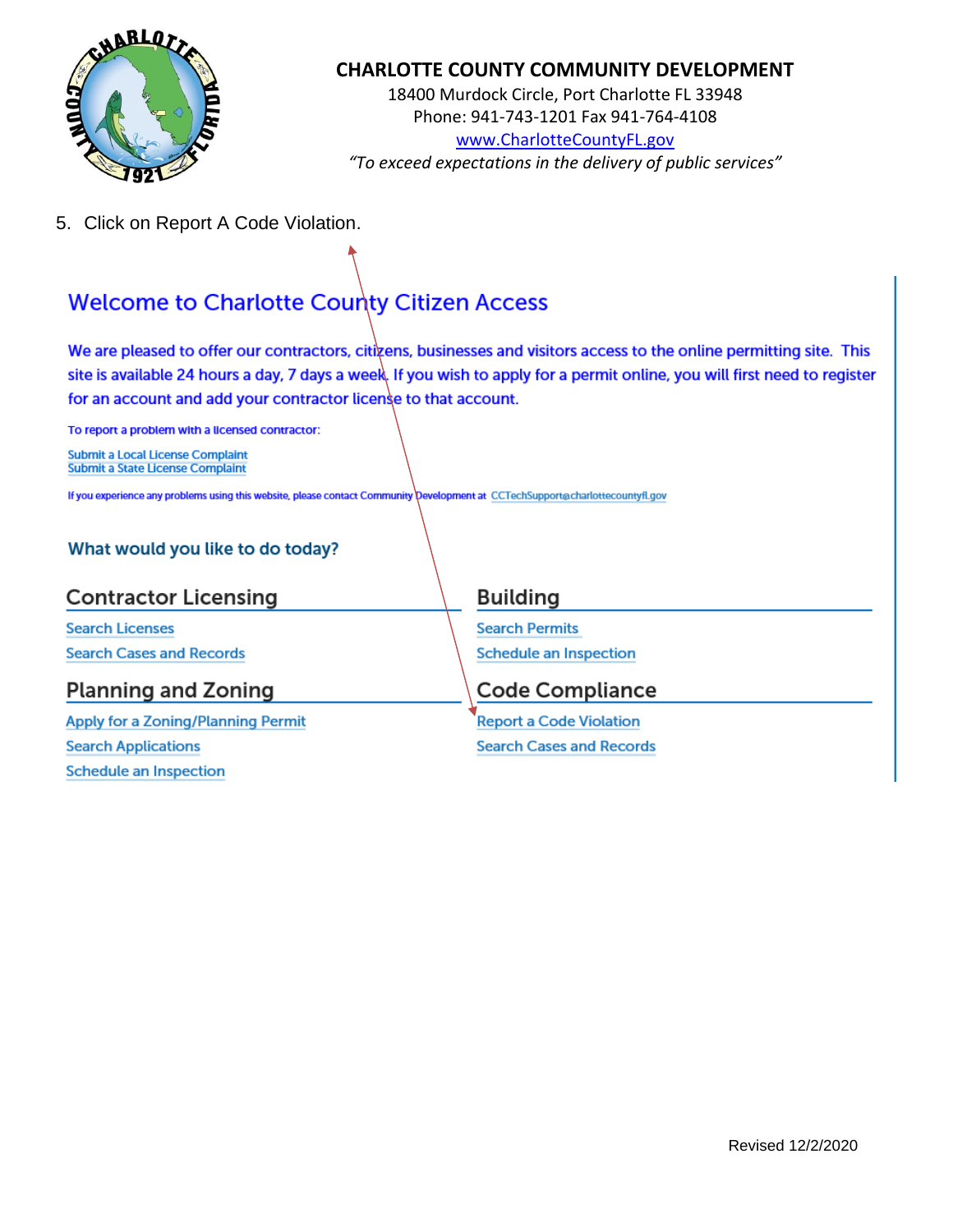

18400 Murdock Circle, Port Charlotte FL 33948 Phone: 941-743-1201 Fax 941-764-4108 [www.CharlotteCountyFL.gov](http://www.charlottecountyfl.gov/) *"To exceed expectations in the delivery of public services"*

6. Check box to accept disclaimer and click on Continue.

## **Code Enforcement Complaints and Other Property Related Services**

Welcome to County's Online Code Enforcement Module. Using this system, you can file code enforcement complaints, reg speceific address or apply to be part of our lien relief program. You can also track the progress of any of the above cases or a day.

The following hints will help you navigate the system:

1) When selecting the type of case or application you wish to file please only choose "CE - High Grass and Weeds Only" if th exist, please use CE - Code Enforcement (Not High Grass Only)

2) After selecting the type of case, you will need to select the address. Please enter as little data as possible and let the syste

Please "Allow Pop-ups from This Site" before proceeding. You must accept the General Disclaimer below before beginning

### **General Disclaimer**

While the County attempts to keep its web information accurate and timely, the County neither warrants nor makes representations as to the functionality or condition of this website, its suitability for use, freedom from interruptions or from computer virus, or non-infringement of proprietary rights. Web materials have been compiled from a variety of sources and are subject to change without notice from the County as a result of updates and corrections.

All trademarks and service marks contained in or disnlaved on this website are the property of their

 $\Box$  I have read and accepted the above terms.

#### **Continue** »